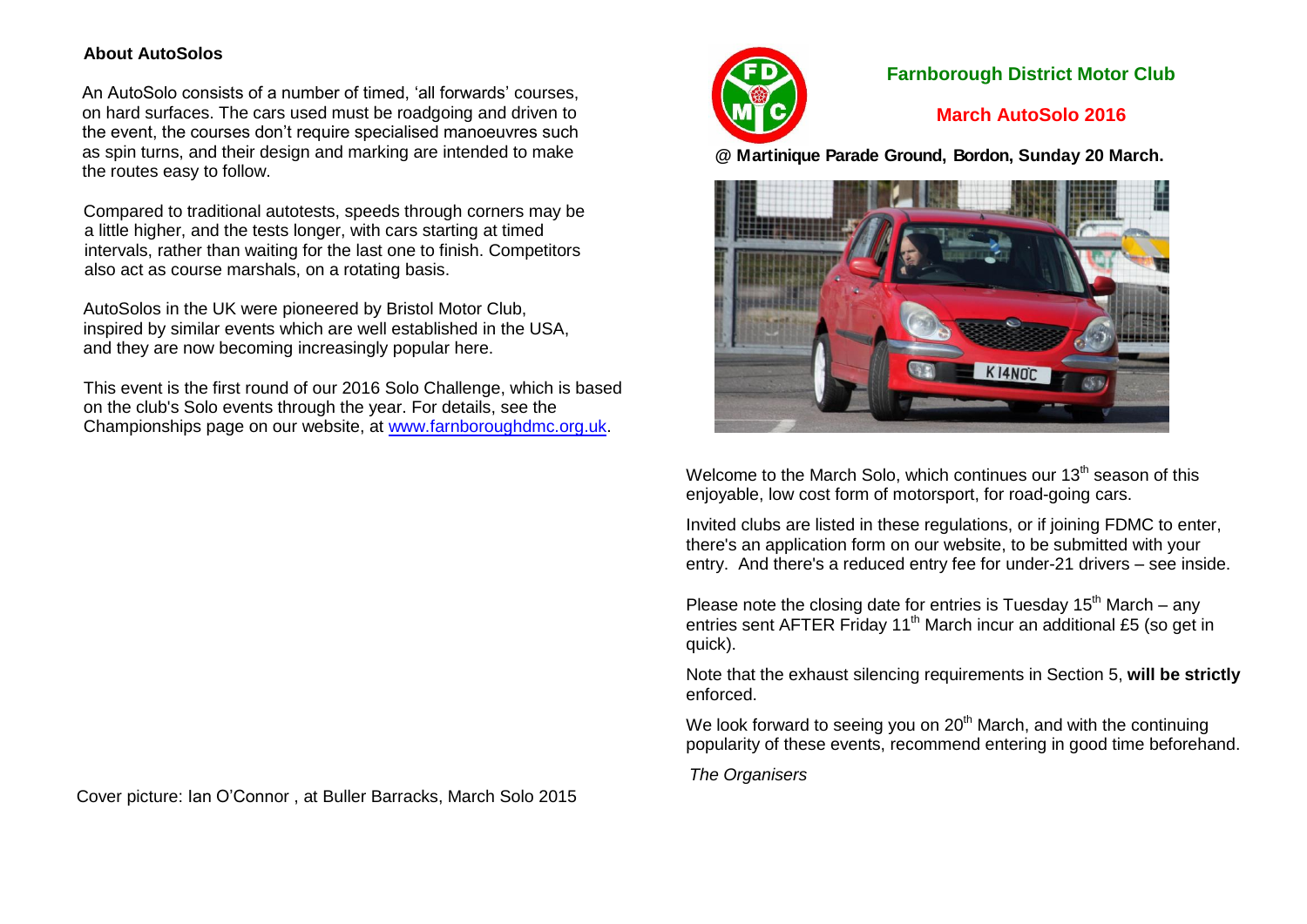# FDMC March Solo 2016, Supplementary Regulations

- 1. The Farnborough District Motor Club Limited (FDMC) will promote a Clubman permitted AutoSolo event on Sunday 20<sup>th</sup> March, at Martinique Parade Ground, near Bordon. See item 11, 'Directions'.
- 2. The meeting will be governed by the General Regulations of The Motor Sports Association (incorporating the provisions of the FIA's International Sporting Code); these Supplementary Regulations; and any written instructions that the organisers issue for the event. GR references are to the 2016 MSA Blue Book. An application for a MSA permit has been submitted.
- 3. The event is open to all members of FDMC, the CSMA, Bournemouth & DCC, Southsea MC, Dolphin MC, Falcon MC, Oxford MC, Basingstoke MC, Wessex MC, Sevenoaks MC, the MGCC and the ASEMC Championship. Further clubs may be added in the Final Instructions. All drivers must produce a valid club membership card. A competition licence is not required for Clubmans. A Clubman's licence is required for Championship contenders.

As per GR M.29, drivers aged 16 at date of the event may enter, providing they take part in a touring car, as defined by the MSA.

4 Scrutineering and signing on will start from 8.00, tests will start from 9.30, latest recommended arrival is 8.30, and any competitor not signed on by 9.00 may be excluded.

### 5 Classes and eligibility:

- A. Historics; any car, registered or manufactured before 01 Jan 1980
- B. Other saloons / estates / 4 seat coupes, up to 1400cc
- C. Other saloons / estates / 4 seat coupes, 1401 to 1800cc
- D. Other saloons / estates / 4 seat coupes, over 1800cc
- E. Production (open and fixed roof ) 2 seat sports cars

F. Lower volume sports cars, kit cars suitable for road use, and others ineligible for classes A to E due to modifications.

All cars must comply with GR J5.17 & 5.18. In effect, this means that exhausts **MUST** be silenced to normal road going standards. **If, in the opinion of the organisers, a car exceeds an acceptable exhaust noise level, when being driven on the course, it will be excluded.** A noise test may be conducted on specific cars in accordance with GR J5.18.

Cars eligible for Class A shall run in that class, rather than in the corresponding class from B to E.

Class F includes all Caterhams, Westfields, Lotuses, Clans, Ginettas and similar vehicles.

Diesels, with or without forced induction, will run in the class corresponding to their capacity. A petrol engine with forced induction, in class B or C, will move up one capacity class. A rotary engine will be classed at twice its

nominal capacity.

Classes with fewer than 4 entries may be amalgamated.

All cars must retain the original body profile above the hub centreline, apart from accessories such as spoilers and wheel arch extensions.

Cars not conforming to this requirement, or one-off specials, or kit cars of an 'off-road' nature, are not eligible for this event.

Suspension may be modified, within its original configuration. In all Classes, tyres in the MSA's current List 1B and 1C may not be used, nor may tyres marked 'competition use only', or manufactured without a full tread pattern, be used.

• Additional eligibility requirements, Classes A to E:

- In classes A to E, cars must retain the original panel and window materials although accessories such as spoilers and wheel arch extensions may be added. They must have full trim and the original number of seats although the type may be changed.

- In classes A to E the engine must be of the original manufacturer and original basic type (eg: BMC 'A' series) and fitted in the original position, but may be a different version, may be modified, and may be a different capacity, provided the car is entered in the class corresponding to its actual capacity. The transmission must be also of the original manufacturer and basic type, but ratios and differential type can be changed, including fitting a LSD.

Cars not meeting all the above requirements are eligible only for Class F.

## **The organisers' decision will be final, regarding the eligibility and most appropriate class for any particular car.**

As per GR M.33: cars entered in AutoSolos must be UK registered, taxed, insured, MOT tested if applicable, and driven to the event. NB: **these requirements will be enforced**. Proof of Tax paid from [www.gov.uk/check](http://www.gov.uk/check-vehicle-tax)[vehicle-tax;](http://www.gov.uk/check-vehicle-tax) proof of insurance cover, and MOTs (for cars over 3 years old) must be available at signing on. Trade plates will not be accepted

- 6. Awards will be as follows
	- Best individual: To the driver with the lowest total time.

Index award: To the driver with the lowest Index-adjusted total time.

1<sup>st</sup> in Class - An Award

- $2^{nd}$  in Class An Award (min. 4 entries in class)
- 3<sup>rd</sup> in Class An Award (min 8 entries in class)

Fastest Lady Award: To the lady driver finishing with the lowest total time, subject to 3 eligible entries.

No driver shall win more than one award.

For the Index award ONLY, the times will be factored by the following Index of Performance, based on the results of recent FDMC Solos: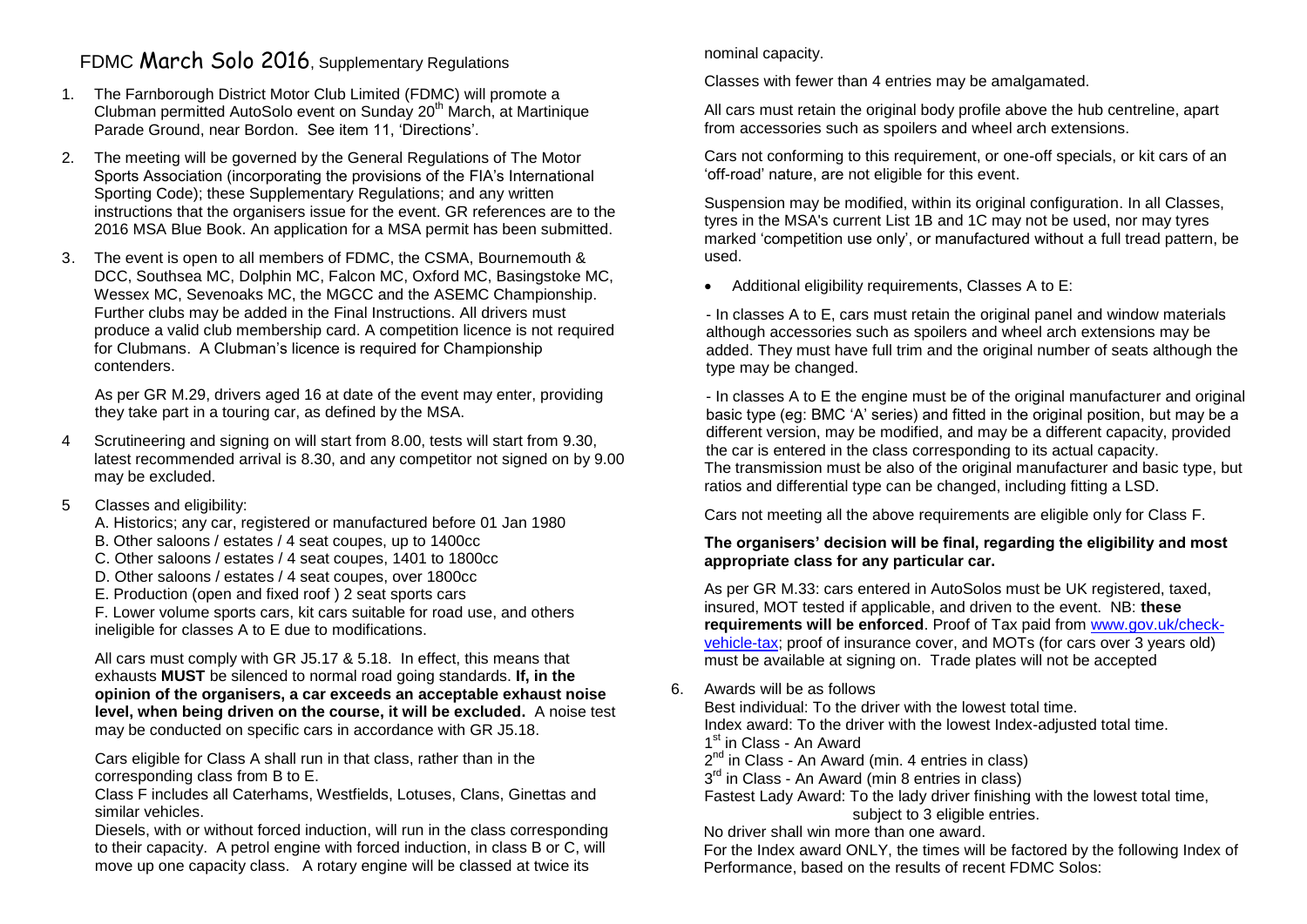| Class |    |    |    |    |    |     |
|-------|----|----|----|----|----|-----|
| %     | 95 | 94 | 96 | 96 | 97 | 100 |

7. The entry list opens on publication of these SRs. The Secretary of the Meeting and Entries Secretary is **Matt Downes**. On-Line Entries should be made from the Website [www.FDMC.org.uk](http://www.fdmc.org.uk/) Payment by Paypal, which accepts Credit and Debit cards too. Postal entries may be sent to: Matt Downs, 22a Huron Drive, Liphook GU30 7TZ Tel: 07990 586 214, up to 9.30 pm Email: [MattDownes@FDMC.org.uk](mailto:MattDownes@FDMC.org.uk)

The entry fee is £35 per driver or £25 from drivers under 21. Entries sent after Friday  $8<sup>th</sup>$  May must add £5.

8. The maximum entry is 50, and the minimum 20.

#### **Methods of entry and payment**

#### **Web with Priority**

 On the FDMC website News page, use the link to the Spring Solo entry page, where an entry form can be completed online and submitted to the Entries Secretary, together with a button for paying via PayPal or credit card.

### **By Post**

 Entries can be made by post, by completing and returning the entry form in these Regs, together with a cheque payable to Farnborough District Motor Club.

Places can only be allocated to entries received by the Entries Secretary on the official entry form, and for which the correct entry fee has been paid.

Entries must be received no later than Tuesday, 15<sup>th</sup> March, but the maximum may be reached before this date. Entries will be accepted in order of receipt, and in their order of payment, if applicable.

If joining FDMC to enter, there is an application form on our website, to be submitted, with the membership fee, at the same time as your entry.

Due to the event format, a driver cannot enter in more than one car or class, but the same car can be shared by up to two drivers. If so, a separate entry form and payment must be submitted for each driver.

An entry list will be displayed and updated periodically on FDMC's website. Provided you have supplied an Email address, entries will be acknowledged by Email, and Final Instructions Part 1 will be issued by Email on or around Tuesday, 15<sup>th</sup> March.

If the event has to be cancelled for any reason, entry fees will be refunded less any unavoidable expenses. If a competitor has to withdraw, and gives reasonable notice, their entry fee will be refunded, as far as possible.

- 9. Other officials of the meeting are: Clerk of the Course: Paul Prescott Chief Scrutineer: Simon May or Brett Daniels Child Protection Officer: Jessica Castle – Contact info in FDMC HQ Further officials will be named in the Final Instructions
- 10. Final Instructions Part 2 will be issued at Signing On, and will include details of the courses, the number of runs per course and how they will count towards the results, and the starting signal.

Timing will be by beam operated timing gear to 1/100 second, or by stopwatches to 1/10 second if circumstances require. Cones may be less than 1 metre high.

Marking and penalties will be as per GR M.26 and M.27, amended as follows: The penalty per cone is 5 seconds. A maximum time, eg for a wrong test, will be the fastest in class, on that run, plus 20 seconds.

As per GR M30.2. passengers may not be carried.

The event format requires that all competitors shall also act as course marshals, on a rotating basis. All officials, and competitors while acting as marshals, will be Judges of Fact for the purposes stated in GR M.26.

Provisional results will be published at the end of the event. Any protest must be lodged in accordance with GR C 5.1 to 5.7.

Practising, or driving unsafely anywhere on the site, may result in exclusion. Cars must not be driven anywhere on the site by un-licenced or under age drivers, unless competing in accordance with SR 3.

#### 11. Directions & Facilities

FDMC's website includes Google map directions, on the Event Locations page. The event should also be arrowed from the turnoff on Station Road and Oakhanger Road in Bordon.

We will have a caterer on site, and please give them your custom, to help retain this service for future events. A Portaloo will be provided. There is a filling station and convenience store at the nearby fuel station north of Bordon on the A325.

**ANY QUESTIONS, CALL THE ENTRIES SECRETARY AS PER SECTION 7.**